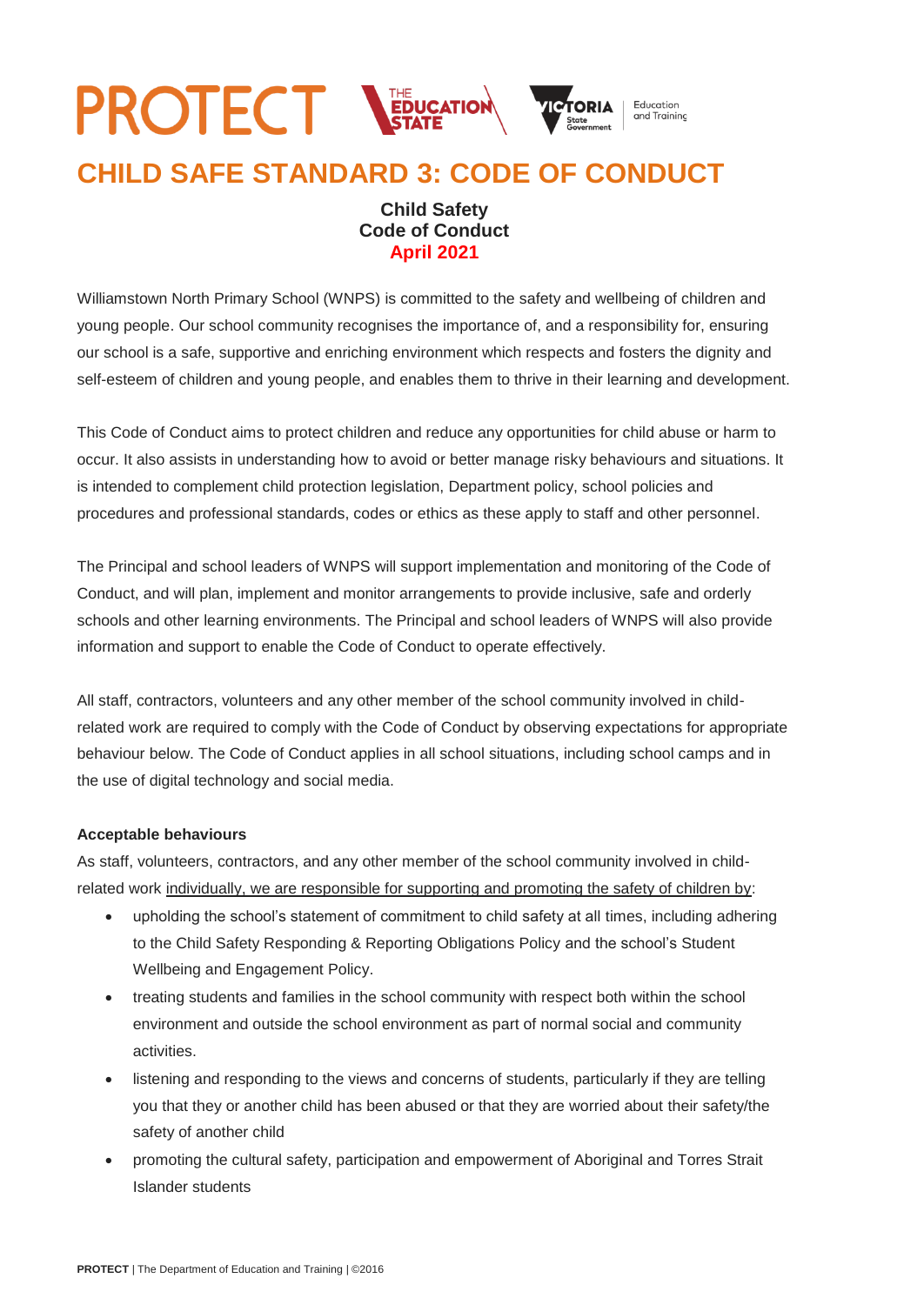- promoting the cultural safety, participation and empowerment of students with culturally and/or linguistically diverse backgrounds
- promoting the safety, participation and empowerment of students with a disability
- reporting any allegations of child abuse or other child safety concerns to a member of the school's principal class or Wellbeing Committee
- understanding and complying with all reporting or disclosure obligations (including mandatory reporting) as they relate to protecting children from harm or abuse.
- if child abuse is suspected, ensuring as quickly as possible that the student(s) are safe and protected from harm.

## **Unacceptable behaviours**

As staff, volunteers, contractors, and any other member of the school community involved in childrelated work we must not:

- ignore or disregard any concerns, suspicions or disclosures of child abuse
- develop a relationship with any student that could be seen as favouritism or amount to 'grooming' behaviour (for example, offering gifts)
- exhibit behaviours or engage in activities with students which may be interpreted as abusive and not justified by the educational, therapeutic, or service delivery context
- ignore behaviours by other adults towards students when they appear to be overly familiar or inappropriate
- discuss content of an intimate nature or use sexual innuendo with students, except where it occurs relevantly in the context of parental guidance, delivering the education curriculum or a therapeutic setting
- treat a child unfavourably because of their disability, age, gender, race, culture, vulnerability, sexuality or ethnicity.
- communicate directly with a student through personal or private contact channels (including by social media, email, instant messaging, texting etc) except where that communication is reasonable in all the circumstances, related to school work or extra-curricular activities or where there is a safety concern or other urgent matter
- photograph or video a child in a school environment except in accordance with school policy or where required for duty of care purposes<sup>1</sup>
- in the school environment or at other school events where students are present, consume alcohol contrary to school policy<sup>2</sup> or take illicit drugs under any circumstances.

l <sup>1</sup> SPAG[: http://www.education.vic.gov.au/school/principals/spag/safety/pages/photoandfilm.aspx](http://www.education.vic.gov.au/school/principals/spag/safety/pages/photoandfilm.aspx) . The policy says the school should get consent before taking and publishing photos of a student. This applies every time a photo is taken. The same policy applies for excursions and school activities.

<sup>&</sup>lt;sup>2</sup> SPAG[: http://www.education.vic.gov.au/school/principals/spag/safety/pages/alcohol.aspx.](http://www.education.vic.gov.au/school/principals/spag/safety/pages/alcohol.aspx) The policy says the school must obtain school council approval before alcohol can be consumed on school grounds or at a school activity. The policy says staff members should not consume alcohol during camps and excursions. It is silent on whether they can consume alcohol at other school events where students are present, this is a matter that the school needs to decide upon – draft text is provided in the guidance fact sheet